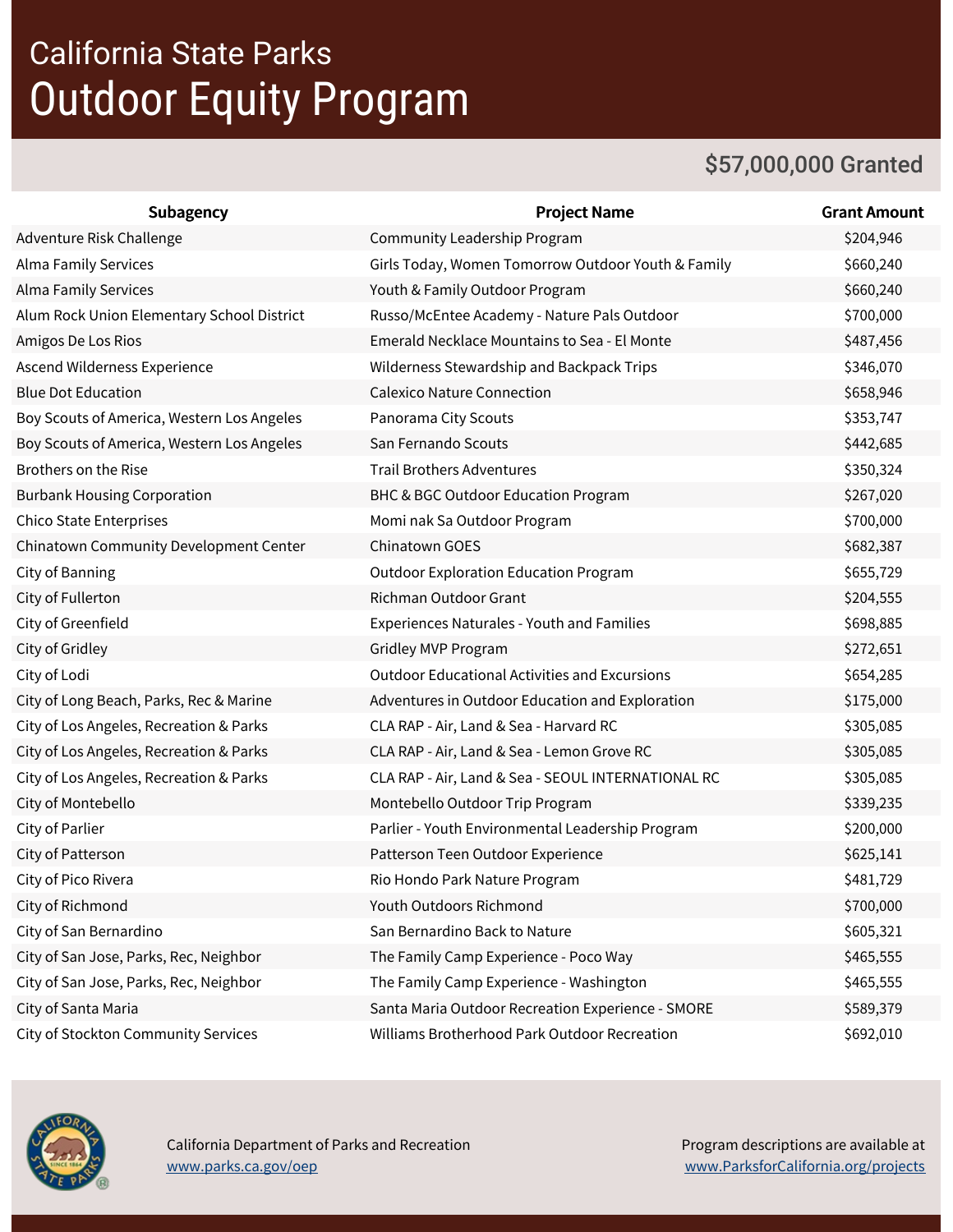## California State Parks Outdoor Equity Program

#### \$57,000,000 Granted

| <b>Subagency</b>                                | <b>Project Name</b>                                  | <b>Grant Amount</b> |
|-------------------------------------------------|------------------------------------------------------|---------------------|
| <b>Coastal Watershed Council</b>                | Beach Flats and Lower Ocean Summer Watershed Range   | \$60,837            |
| <b>COFEM</b>                                    | Nuestro Desierto                                     | \$298,569           |
| <b>Common Vision</b>                            | <b>Growing Healthy Futures</b>                       | \$679,435           |
| <b>Common Vision</b>                            | Native Plant Forest of San Lorenzo High              | \$305,420           |
| <b>Community Partners</b>                       | Pico-Union: Nature and Community Wellness            | \$672,742           |
| Cordova R.P.D.                                  | Lincoln Village T.A.G. (Teen Adventure Group)        | \$347,550           |
| County of Humboldt, Department of Public Health | Explore Humboldt!                                    | \$481,363           |
| County of San Diego, Parks & Recreation         | <b>Outdoor Destinations</b>                          | \$147,496           |
| County of Santa Clara                           | Mayfair Community OEP                                | \$46,500            |
| County of Santa Clara                           | Seven Trees Community OEP                            | \$46,500            |
| County of Santa Clara                           | <b>TOCKNA Community OEP</b>                          | \$44,500            |
| Del Norte County Office of Education            | Greater Outdoor Access and Learning (GOAL)           | \$700,000           |
| <b>Desert Recreation District</b>               | <b>Outdoor Wellness Retreat North Shore</b>          | \$142,068           |
| Earth Discovery Institute                       | <b>Education through Recreation</b>                  | \$699,196           |
| <b>Education for Change</b>                     | ASCEND Outdoor Experiences for Oakland Youth         | \$700,000           |
| Escondido Creek Conservancy                     | <b>EUSD Conservation Consortium: Farr Elementary</b> | \$28,516            |
| Escondido Creek Conservancy                     | EUSD Conservation Consortium: Lincoln Elementary     | \$28,315            |
| Escondido Creek Conservancy                     | EUSD Conservation Consortium: Pioneer Elementary     | \$34,692            |
| Escondido Creek Conservancy                     | EUSD Conservation Consortium: Rose Elementary        | \$28,382            |
| Family Assistance Program                       | Plan-It, Green Planet                                | \$520,000           |
| Fresno County Superintendent of Schools         | Fresno County Outdoor Program at Mendota Junior H.   | \$641,240           |
| Friends of Peralta Hacienda Historical Park     | Youth Outdoors United (YOU)                          | \$700,000           |
| Friends of Santa Cruz County Parks              | Young Outdoors Leaders of Comunidad de Live Oak      | \$656,361           |
| Friends of the Los Angeles River                | Source to Sea Watershed Education Program            | \$123,785           |
| Fulton-El Camino R.P.D.                         | Slough Time!                                         | \$92,155            |
| Girl Scouts of San Gorgonio Council             | Colton in the Outdoors                               | \$56,309            |
| GreenSpacesLA                                   | <b>Watts Youth Nature Clubs</b>                      | \$43,312            |
| Groundwork San Diego - Chollas Creek            | Southeastern San Diego Youth & Families Outdoors     | \$150,944           |
| Joshua Tree Residential Education Exp., Inc.    | Adventure Calling Oasis Elementary School            | \$227,140           |
| Kern County Superintendent of School Office     | Children First: Por Amor a la Naturaleza!            | \$89,329            |
| LA County Natural History Museum                | Wild LA: Exploring Nature                            | \$666,696           |
| La Familia Counseling Center                    | Juntos Afuera                                        | \$700,000           |

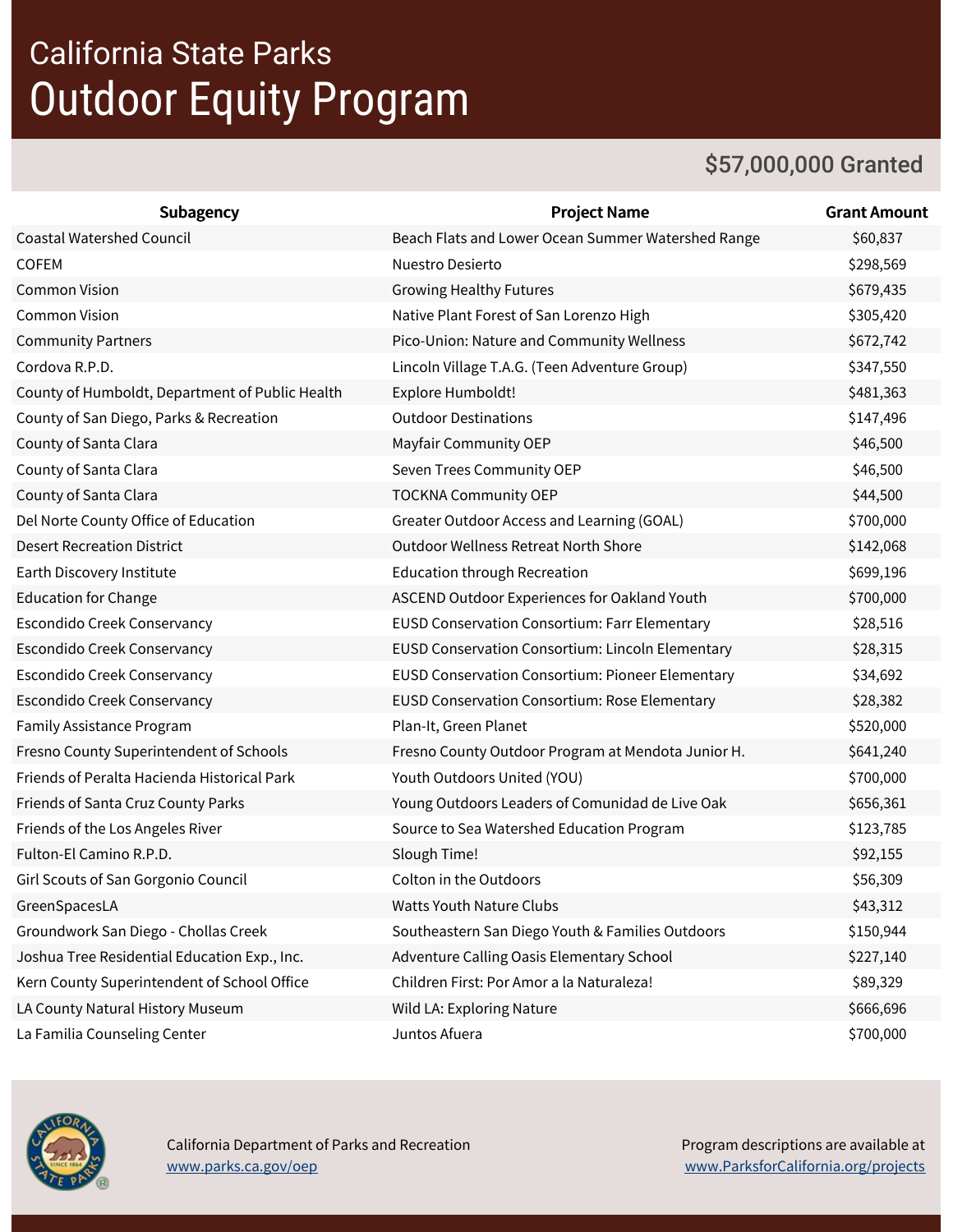## California State Parks Outdoor Equity Program

### \$57,000,000 Granted

| <b>Subagency</b>                             | <b>Project Name</b>                                       | <b>Grant Amount</b> |
|----------------------------------------------|-----------------------------------------------------------|---------------------|
| LandPaths                                    | Southwest Santa Rosa, Vamos Afuera!                       | \$700,000           |
| Legacy LA Youth Development Corporation      | <b>Community Environmental Justice and Nature Connect</b> | \$584,778           |
| Loma Linda University                        | Healthy in Nature Equity Program                          | \$685,021           |
| Los Angeles Audubon Society, Inc.            | <b>Baldwin Hills Nature Nexus</b>                         | \$413,903           |
| Los Angeles Maritime Institute               | Youth Leadership Ambassadors of Wilmington                | \$584,780           |
| Los Angeles River Revitalization Corporation | Holistic Outdoor Programming in Compton                   | \$416,678           |
| Merced Union High School District            | Our Outdoors Program                                      | \$700,000           |
| MERITO Foundation, Inc.                      | From the Avenue to the Channel Islands                    | \$653,867           |
| <b>MeWater Foundation</b>                    | Surf & Nature Education Camps                             | \$295,280           |
| Mid Klamath Watershed Council                | Klamath Community Stewardship Project                     | \$282,000           |
| Mojave Desert Land Trust                     | Yucca Valley Outdoor Equity Program                       | \$68,918            |
| National Marine Sanctuary Foundation         | Connecting Watsonville to Monterey Bay                    | \$310,463           |
| Nature For All                               | All Aboard for Nature, SFV!                               | \$699,719           |
| Nature For All                               | All Aboard for Nature, South Gate!                        | \$699,802           |
| Oakland Unified School District              | Oakland Goes Outdoors - Madison Park Academy Outdoors     | \$632,000           |
| Ocean Discovery Institute                    | Creating an Eco Ethos in a Low-Income Community           | \$700,000           |
| One with the Ocean                           | Play in the Waves                                         | \$532,577           |
| Orange County Coastkeeper                    | WHALES (Watershed Heroes Program)                         | \$70,927            |
| Outdoor Outreach                             | City Heights Adventure Club Program                       | \$674,566           |
| Outdoor Outreach                             | El Cajon Valley Outdoor Adventure Program                 | \$676,774           |
| <b>Outward Bound Adventures</b>              | Nickerson Gardens Environmental Studies Academy           | \$697,360           |
| <b>Outward Bound Adventures</b>              | South Central L.A. Environmental Studies Academy          | \$545,778           |
| <b>Outward Bound Adventures</b>              | Watts Empowerment Environmental Studies Academy           | \$545,383           |
| Pacoima Beautiful                            | De Pacoima a la Naturaleza (From Pacoima to Nature        | \$700,000           |
| <b>PCS Family Services</b>                   | <b>Outdoor Education for Pomona Youth</b>                 | \$299,714           |
| <b>Plumas Charter School</b>                 | Rebuilding Connections to Nature After Dixie Fire         | \$447,395           |
| Project Avary                                | North Richmond Outdoor Exploration for Children           | \$700,000           |
| Project Avary                                | Outdoor Exploration for Oakland Lowell Park               | \$700,000           |
| Project Avary                                | Outdoor Exploration for San Rafael Children               | \$700,000           |
| Real Options for City Kids                   | Visitacion Valley ROCK Outdoor Program                    | \$588,728           |
| Reef Check Foundation                        | Dive Into Science - Antelope Valley Foster Youth          | \$625,382           |
| Reef Check Foundation                        | Dive Into Science - Los Angeles Foster Youth              | \$625,382           |



 California Department of Parks and Recreation [www.parks.ca.gov/oep](https://www.parks.ca.gov/oep)